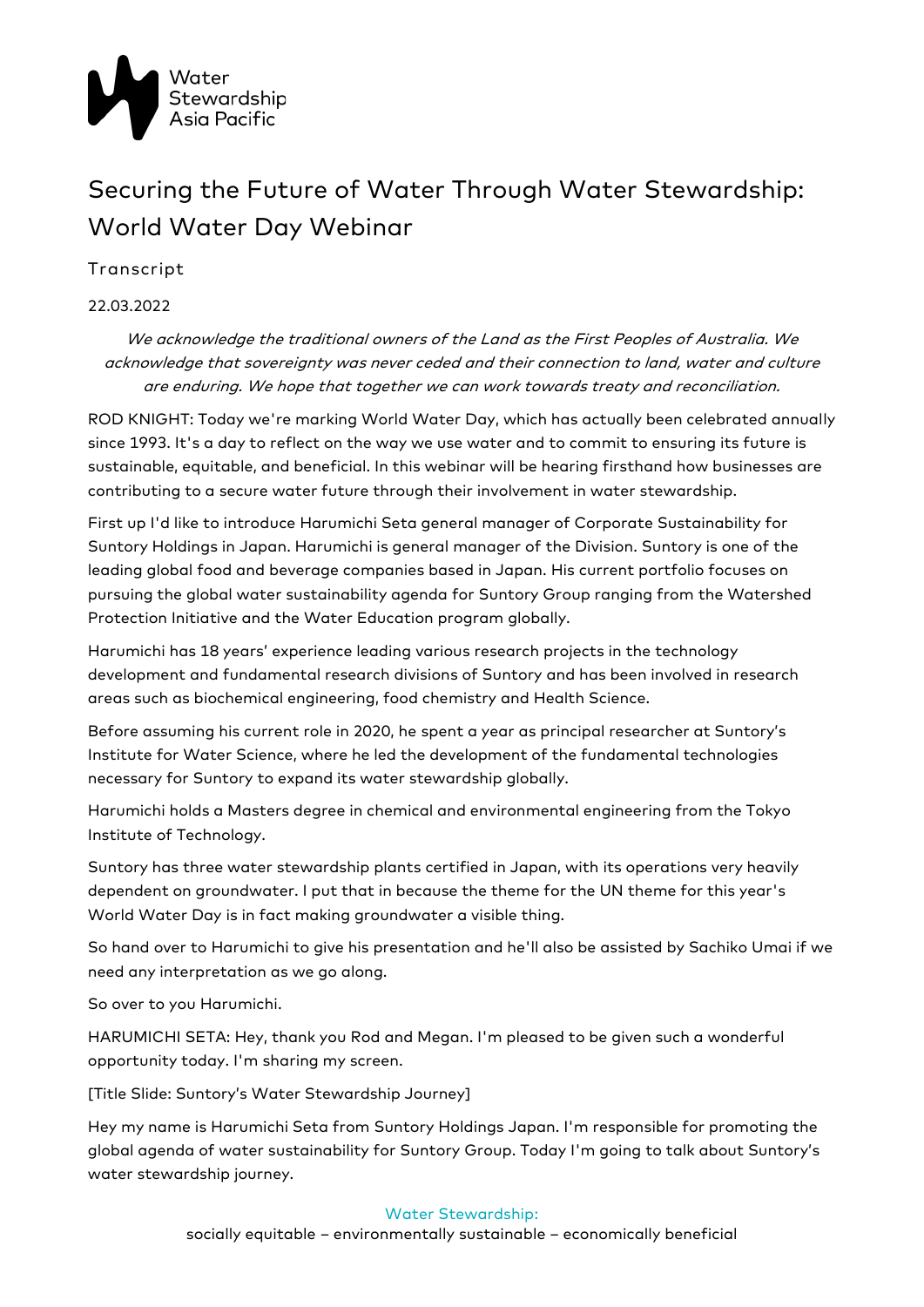[Slide 1: We are part of Natural Water Cycle]

First of all, I'd like to introduce Suntory's motivation for water stewardship.

Our history is deeply tied to water. Our founder, Shinjiro Torii, built Japan first distillery in Yamazaki, Kyoto in 1923. In such quality water source of groundwater suitable for whiskey production. Since then, we have delivered many quality products and they have continued to protect the water source.

Our business is the very history of our relationship with high quality water sources and sustainable use of groundwater. Our water sustainability efforts are based on the recognition that our business and value chain is part of the natural water cycle. Based on this idea, we are working to contribute to a healthy water cycle in nature.

This concept is our purpose and motivation for water stewardship initiatives.

[Slide 2: Our Philosophy & Vision]

To contribute to a healthy water cycle in nature, we established the sustainable water philosophy consisting of four pillars in 2017. We believe that the most basic philosophy is to understand the water cycle in each watershed based on the scientific approach.

Based on those understanding and the water cycle, we promote environmentally conscious water use, conserve local watersheds, engage with the local community. As a result, we aim to achieve net water positive.

And now our environmental vision toward 2050. We try to replenish more than 100% of the water used at all of our own plants globally through conservation of the surroundings ecosystem. To reduce the water intensity of production at our own plants by 50% globally. To achieve sustainable water use for all key ingredients.

Also, related to sharing our sustainable water philosophy to the communities where our business operates, we will expand water education programs and initiatives to provide safe water access for more than 1,000,000 people.

We know that net water positive at each water source recharge area of our plants is an aggressive target, but we would like to attain it by 2050.

[Slide 3: Natural Water Sanctuary Initiative]

Next, I talk about the impact of our initiatives and our resources. To protect groundwater, which is the materiality of our business activities we have been working to enhance the groundwater recharge fraction of water soil and groundwater recharge area of our plants in Japan for about 20 years.

Today we were engaged in forest maintenance activities in 21 locations in Japan covering a vast recharge area of about 30,000 acres. We have already achieved net water positive in Japan as a 30,000 acres has a recharge fraction of more than twice the amount of groundwater we use in our Japanese plants.

We call this initiative the Natural Water Sanctuary Initiative and we are expanding it to the rest of the world. To advance the Natural Water Sanctuary Initiative Suntory established the Institute for Water Science in 2003 and formed a functional unit for promoting Natural Water Sanctuary.

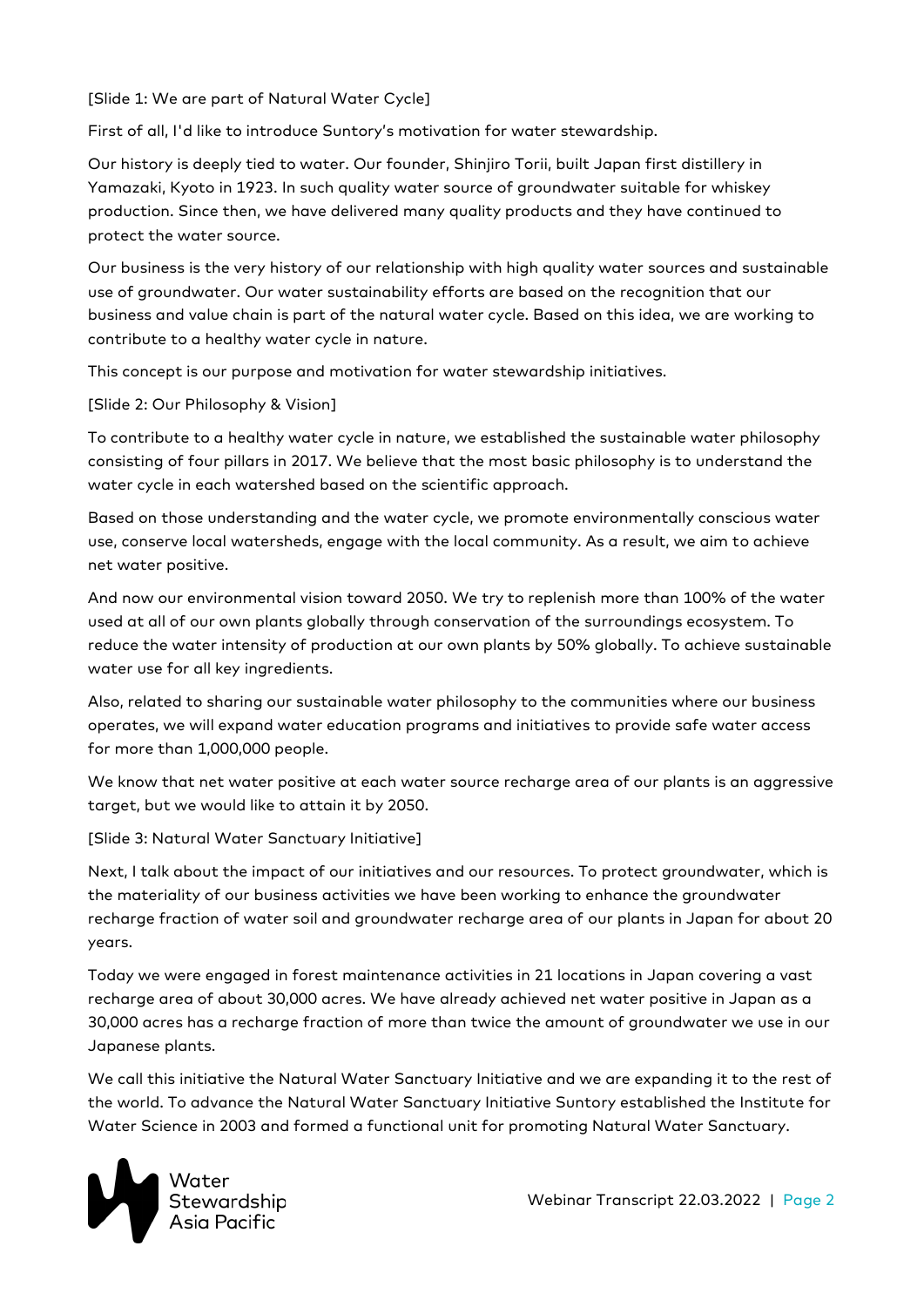In addition, the Minami Alps Hakushu Water Plant, which received water stewardship certification at the end of last year, began calculated effort in 1999 to monitor groundwater levels in the surrounding area, together with the local government and community, and have now expanded its similar efforts to many other plants in Japan.

We believe that our experience and asset from these 20 plus years of prior water initiatives are the very resources that allow us to be AWS certified.

[Slide 4: Recognizing LINKS between INITIATIVES]

Finally, I talk about the learnings throughout AWS certification.

With the above initiative, I explained and I also the management of water in our plants, including the reduction of water use and wastewater management, Suntory has got the Alliance for Water Stewardship certificates at three mineral water plants. At the Okudaisen Bunanomori Water plant in Tottori Prefecture, at the Kyushu Plant in Kumamoto Prefecture, and Hakushu Water Plant in Yamanashi Prefecture, Japan.

In getting the AWS certification, we ourselves recognize that the links between each initiative, such as watershed conservation, water management, various engagements with the local governments and communities, are essential for water stewardship.

We also share the importance of each Suntory employee who involves water stewardship being aware of the linkage between their efforts and the outcomes. In addition, we couldn't implement initiatives without mutual understanding and cooperation with local stakeholders.

We realized that recognizing these links allows us to achieve our outcome of water stewardship. This is all about Suntory's water stewardship journey.

Thank you all for your attention.

[End Harumichi Seta's slideshow presentation]

ROD KNIGHT: Thank you Harumichi. I'm sure we'll get a few questions from that presentation at the end.

Just a quick reminder if you do wish to ask a question at the end, you can submit it through the chat function at any time during the webinar or we will give the opportunity at the end to speak directly and ask questions then. OK, so we move on now to our second presenter.

The second presenter is James John.

James is the legal and project manager for the Renmark Irrigation Trust. James has a strong interest in the local community, relocating to Renmark after working as a mergers and acquisitions solicitor at the Brisbane offices of Herbert Smith Freehills.

James has been involved in water stewardship since joining the irrigation trust in 2018, particularly in maintaining the trusts Alliance for Water Stewardship Platinum certification level and exploring opportunities for trust member growers to access the benefits of this certification.

Remark is the oldest irrigation trust in South Australia and is involved in many initiatives for the responsible use of water for economic production and the environment in the Renmark area.

We'll ask James to share his screen now, and we'll hear a bit about the journey of Renmark.

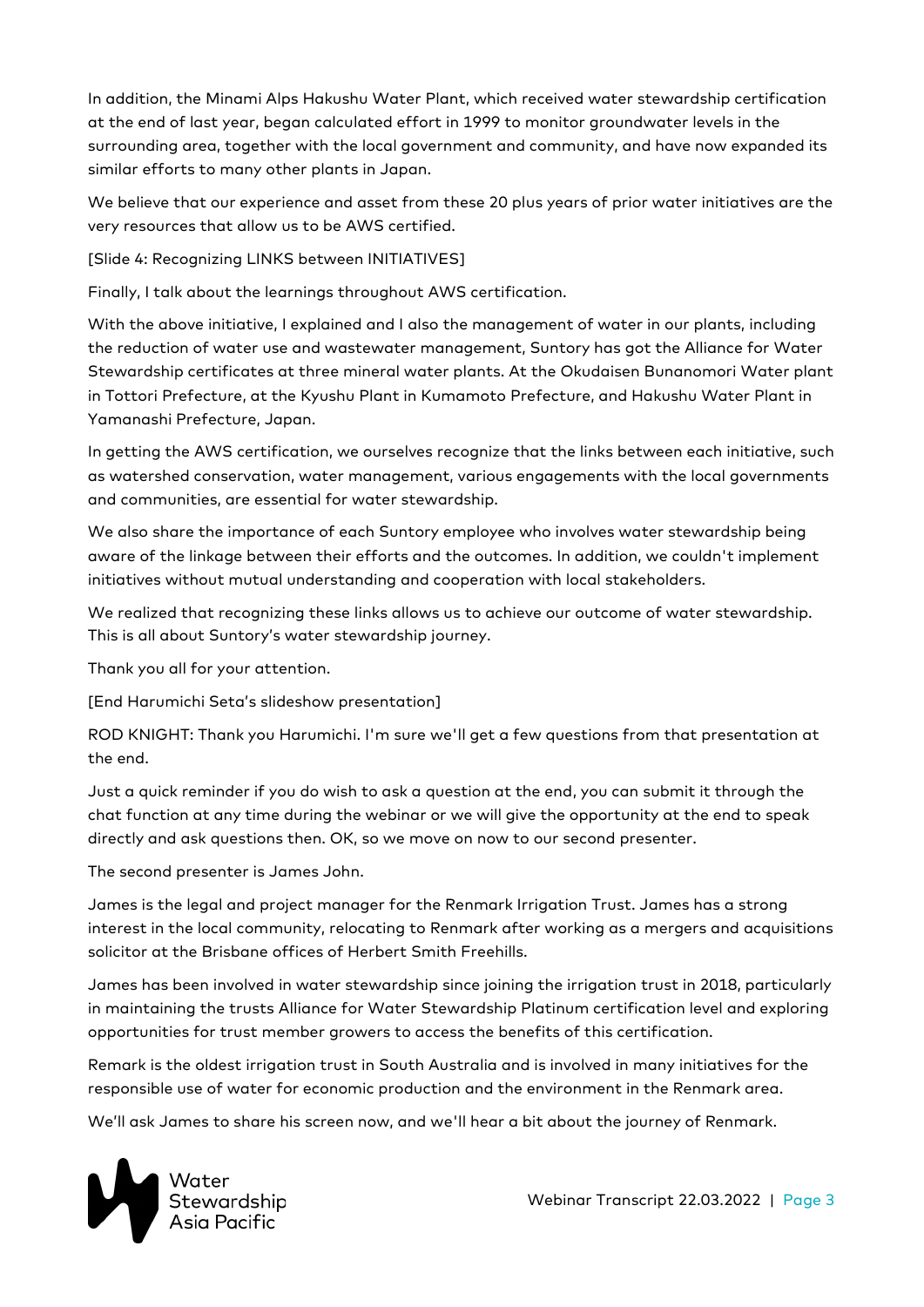JAMES JOHN: Great, thanks very much Rod.

[Title Slide: Renmark Irrigation Trust: Securing the Future of Water through Water Stewardship]

How's that looking and am I coming through loud and clear?

MEGAN MCLEOD: We can see and hear you clearly, James.

JAMES JOHN: That's a good start, thanks. And so, as Rod said my name is James John and I am the legal and project manager here at the Trust. One of the projects I do look after is this water stewardship certification and direction of the program and we are actively exploring how we can extend the benefits of that to our growing member base.

Today I'll give a bit of a brief journey of the trust water stewardship journey at a bit of a fast clip, so please do feel free to reach out and get in touch outside of this presentation if something pikes your interest and I can't get through it or don't give a lot of attention today.

## [Slide 1: Renmark Irrigation Trust]

So the trust itself is located in Remark on the banks of the River Murray about 230 kilometers northeast of Adelaide, about 700 kilometers northwest of Melbourne, and about 1200 km west of Sydney. If that if that helps for wherever you're located.

A beautiful part of the world. We are the oldest irrigation trust in Australia established in 1893 and we're a membership based organization. Quite unique and established as a Statute of Parliament, but we do effectively operate like a rural co-op.

The Trust manages the water delivery infrastructure and the delivery of irrigation water to a membership base of just over 600 irrigators, uh, who irrigate approximately 5000 hectares or 12,000 acres of productive land.

The crop types grown by our irrigators are predominantly high value permanent plantings such as a nuts, grapes, citrus and stonefruit, and moving into some unique new crops at the moment with different types of vegetables as well.

Now the trust first achieved its gold water stewardship certification in 2018, and after a surveillance audit, or an audit in January 2020 the trust was awarded Platinum certification, which was a significant milestone for the trust.

So I guess the question is, is why did the trust do it? And why did we embark on this journey?

## [Slide 2: Water – Political]

So in Australia we are the driest inhabited continent in the world and water scarcity in Australia seems as big an issue as ever though we have had a couple of wet years. However, as our climate does change and population grows with more agricultural production, more population mouths to feed domestically and globally, water becomes a focus.

So Australia is also a net agri exporter exporting about 2/3 of agricultural production around the world. And in this space, water continues to be a political issue and become more and more political.

So the trust thinking it as a responsible water user in an efficient deliverer of water wanted to find a third party certification that could establish it some credibility. Remark itself is located in the

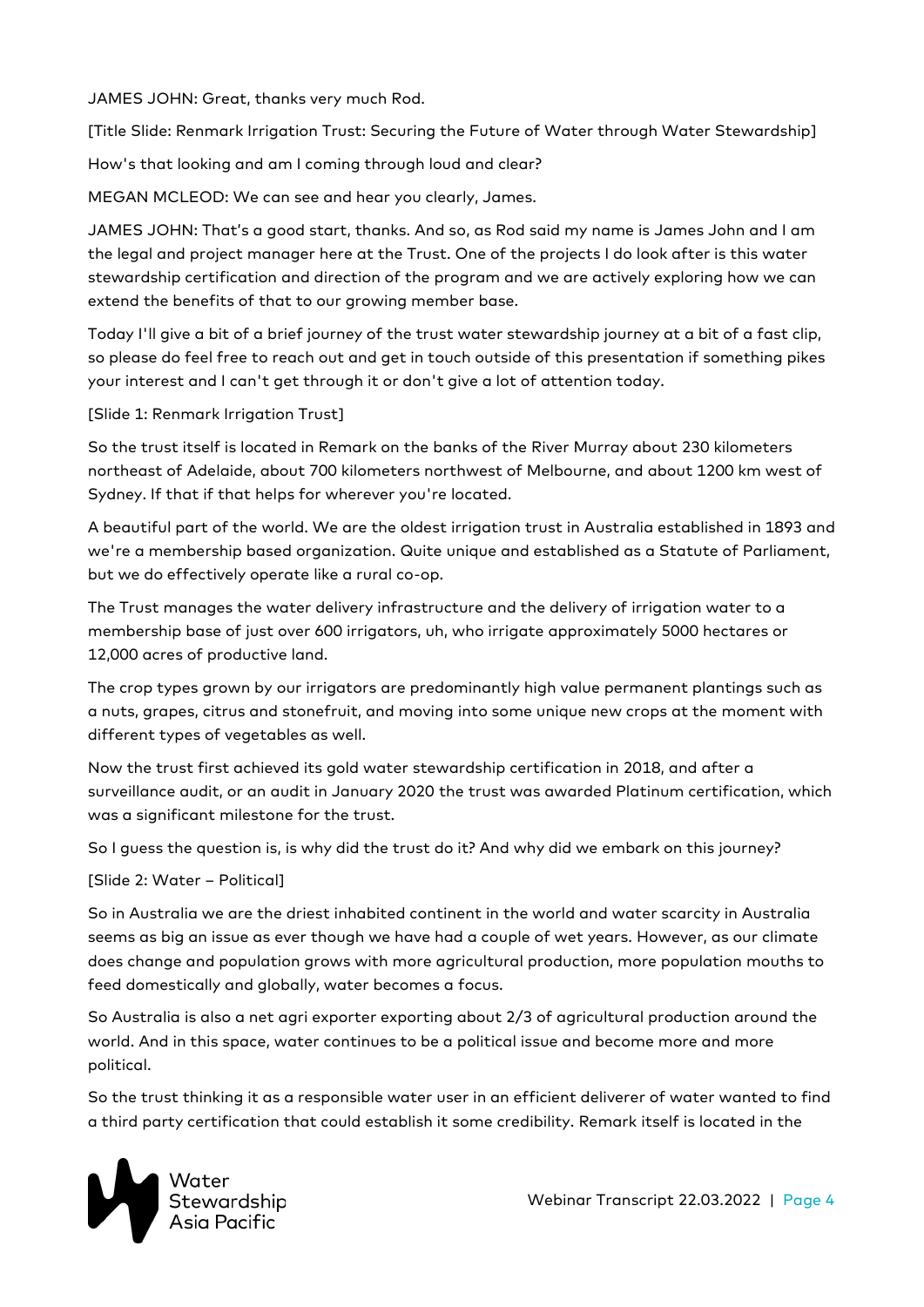southern part of the Murray Darling Basin. On the map there. Just my very crude arrow pointing to Remark here.

So, the Murray Darling Basin is a very large geographical area, uh, which accounts for approximately 40% by value of Australia's agricultural production, and most of the water that's drawn progression through the basin is from two rivers; the Murray and the Darling, and the trust being located on the Murray.

So water, being a political issue, there being the existence of water sharing and water trading agreements in the Murray Darling Basin Agreement and the effects of trade, there is some political friction with the other states further up the basin and effectively other irrigators watching water flow by in in dry times to make its way down to South Australia to the Murray mouth.

So for in an attempt to address this challenge or this sort of friction, the trust wanted to engage with an organization and a model where we could test ourselves against scientifically backed and a model to sort of see if we could walk the walk and not talk the talk in how we operate and how we manage our water and surrounding environment.

So implementing good practice water models in house at the trust has better positioned the trust to fill an advocate role for its membership base.

As an example of that, it was quantifying the data around our irrigation delivery systems in the fact that the trust does operate at an often over 99% water delivery efficiency based on metering at our main diversion point at the River Murray, metering throughout our system at the farm gate where the irrigator takes delivery of their water, and then our irrigators implementing water efficiency infrastructure on farm.

So we achieve that through our governance policies and our metering policies and having a framework and a standard and a water stewardship policy gave us some guidance in effectively collecting that data and being able to communicate it externally.

Armed with those credentials as well, the trust has found itself more often invited to have a seat at the table in advocating for our membership base.

It's I wouldn't say it's just, uh, I wouldn't say it's a shiny little badge or certification, but it's certainly something we can communicate and say, hey, we feel like we do know what we're talking about sometimes, maybe some other staff more than I do, but we can sort of hold it out and say we've done the work and we've stress tested this and we feel we have something to contribute in that space.

[Slide 3: Impacts – Water Stewards of Our Local Environment]

Now, the impacts of our water stewardship journey have been fantastic to see. I grew up in this area and look it's amazing what a relatively small amount of water can do and the impact it can have when managed effectively and when faith is given by external parties to deliver that water for some, for high impact.

So the trust was the first irrigation entity to sign an agreement to deliver Commonwealth environmental water. It has multiple benefits. You know, operationally for the trust, it allows us to flush our network and flush our pipes. Previously some of that water was going down a salinity drain and into a salinity drain scheme. So, enabling us to have a dual use of this water and allow the Commonwealth to deliver their water. The Commonwealth environmental water holder

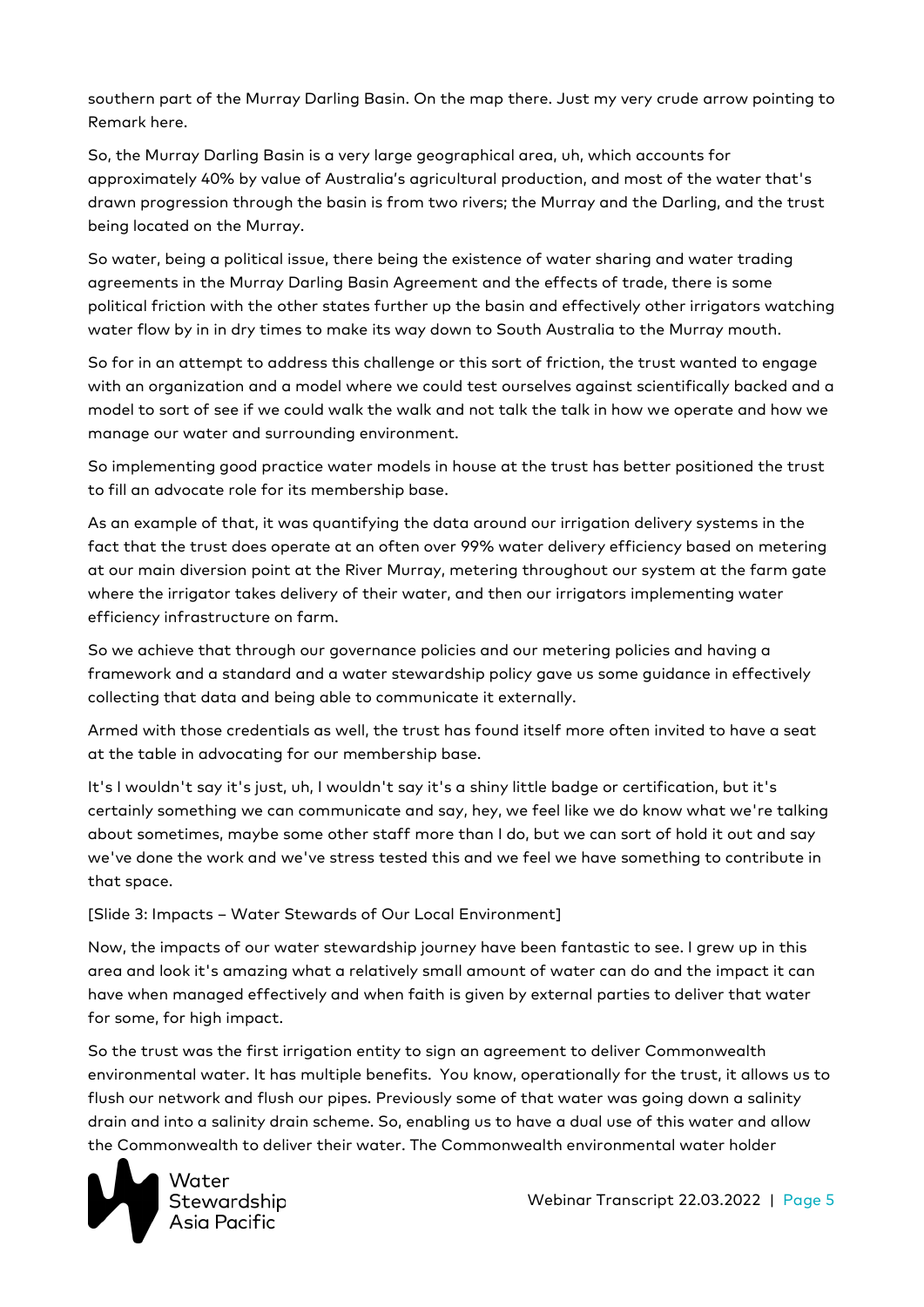becoming a sort of customer for the trust and being able to deliver water through our pipe network onto local important water related areas.

The AWS model again in this was useful for us in our communications with Commonwealth and other bodies in having a framework to report our data collection and monitoring statistics.

The flow on benefits from that environmental watering have been quantifiable and immense. Both the community and the tourism have benefit benefited from our environmental watering and the educational opportunities have expanded.

We have local primary schools and kids getting involved in the monitoring on these floodplains and wetlands that we've delivered water to with a couple of schools located at key environmentally watering sites which has been great.

The impacts you can see on screen and at the bottom left with the black Swans, you know hundreds of those return to some of our environmental watering sites, are fantastic and some local residents have now got a water view for the first time in decades. So I think they've been pretty pleased with where they're living now.

So, I think in in summary it would be accurate to say in our journey that there is a bit of a lack of unity between states in Australia, the transboundary water sharing, and the treatment of the river and our water sources, and water stewardship practices and testing ourselves against global and sort of domestic best practice methods have helped the trust I think in a way both attempt and I think achieve some breaking down of barriers in being able to use this model as an example in our discussions with others as something worthwhile to engage with to help engage with industry and kind of all be on the same page in certain ways. And most importantly look it's great to increase the health of our local environment and see it come back with vigor.

So yeah, thank you and look feel free both with the questions in this format and to reach out in any other areas. Thanks, Rod.

[End James John's slideshow presentation]

ROD KNIGHT: Well, thanks, James, there's obviously a bit going on in your part of the world.

I hope everyone benefited from some of the insights there about how these two very different organizations are dealing with water in their areas.

We've now got time for some questions. I can see we've got a couple that have been submitted through the chat function, so we'll move to those in a moment. Remember if you do want to ask a question you can raise your hand by clicking on the reactions button in, on mine it's at the bottom of the menu and that way I'll know that I can then come to you for a question.

So the first is question from Carole Hammond. And rather than reading the question out Carole, I might ask that you unmute yourself and ask the question that you've submitted there directly to Harumichi.

CAROLE HAMMOND: OK, thank you and sorry Harumichi for spelling your name wrong. So yes, thank you for that presentation that was really great.

I was just wondering how you, I really liked that you have a goal of net water positive and I note that it's aspirational, but how do you communicate your progress towards that to your stakeholders?

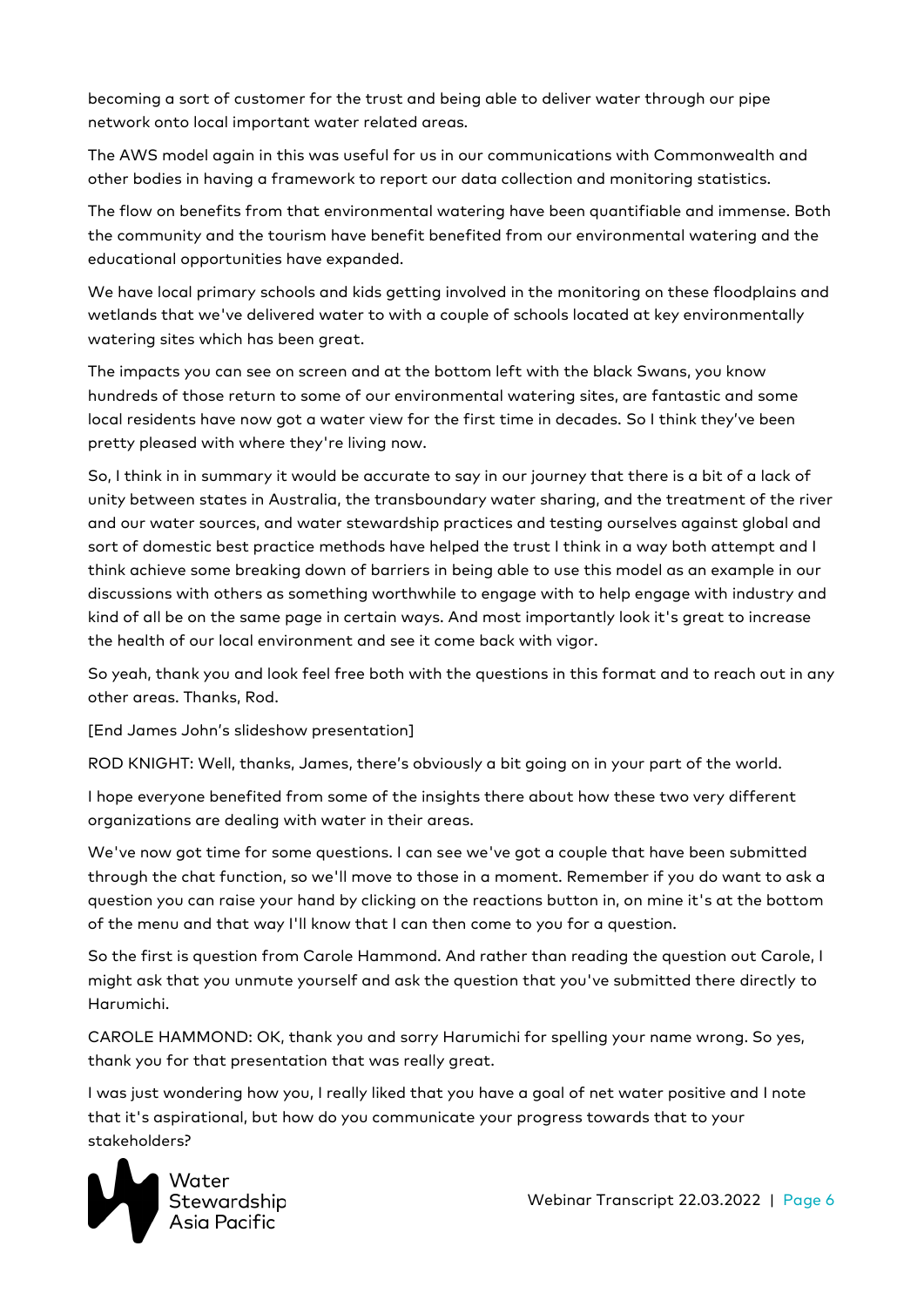HARUMICHI SETA: Oh, thank you for your question. I mean, yes, that's good question.

I think that there are several ways to do this.

One is by publishing the progress over environmental target. Yeah, I mean we have an improvement target toward 2030 and that including the overall net water positive initiatives, and so we provide the information about this on our website. And also we share our progress with the stakeholders in each watershed including government, forestry cooperatives, and university experts by setting up regular meetings with them individually.

CAROLE HAMMOND: Oh, good, thank you.

ROD KNIGHT: Alright, thanks Carole.

Now the next question we've got here in the chat, I don't know the person's name but its GWP SEA regional office with a question based on implementing, the role of government.

If that's you, you can unmute yourself and ask the question. If not, I'll ask the question for you.

FANY WEDAHUDITAMA: Hi Rod, that is because we are, I'm also having two hats here from the GWP SEA and from AWS Indonesia so I can, I can also help to ask the question yeah, from the regional office.

So yeah, the question from GWP SEA is related to the government contribution.

What kind of a government role and contribution that both of these organizations, the companies, that they would like to see in supporting these water stewardship initiatives on the ground. So that would be we would like to know.

And then because I'm also here, then the second question is also how to work with other companies working in the same area to address the common challenges or risks that everybody is facing on the ground.

So that is the two question, thank you.

ROD KNIGHT: And is that to Harumichi, or to James? Or to both, Fany?

FANY WEDAHUDITAMA: I think this is for both. Yes, for both presenters, thank you.

HARUMICHI SETA: Yes, thank you for your question.

I think that the, you know, for example our initiative in Yamanashi Prefecture in Japan, we collaborate the research of the forest situation. I mean the Yamanashi Prefecture has the Institute for Forest Research, so we collaborate with them to grasp the situation over our natural sanctuary areas - the forest situation. And also we now we are planning to set our initiative in this area. That's one of our example.

And ah, actually, we haven't collaborated with the other companies that belong to our industry or same industry. However, we collaborated with some consulting firm in our forest maintenance activities and also, we signed a cooperation agreement with the AWS Asia-Pacific to take a leadership roll in advocating water stewardship in Japan since 2021. So we are planning to hold a conference and training seminar for Japanese organizations in this year.

FANY WEDAHUDITAMA: Thank you.

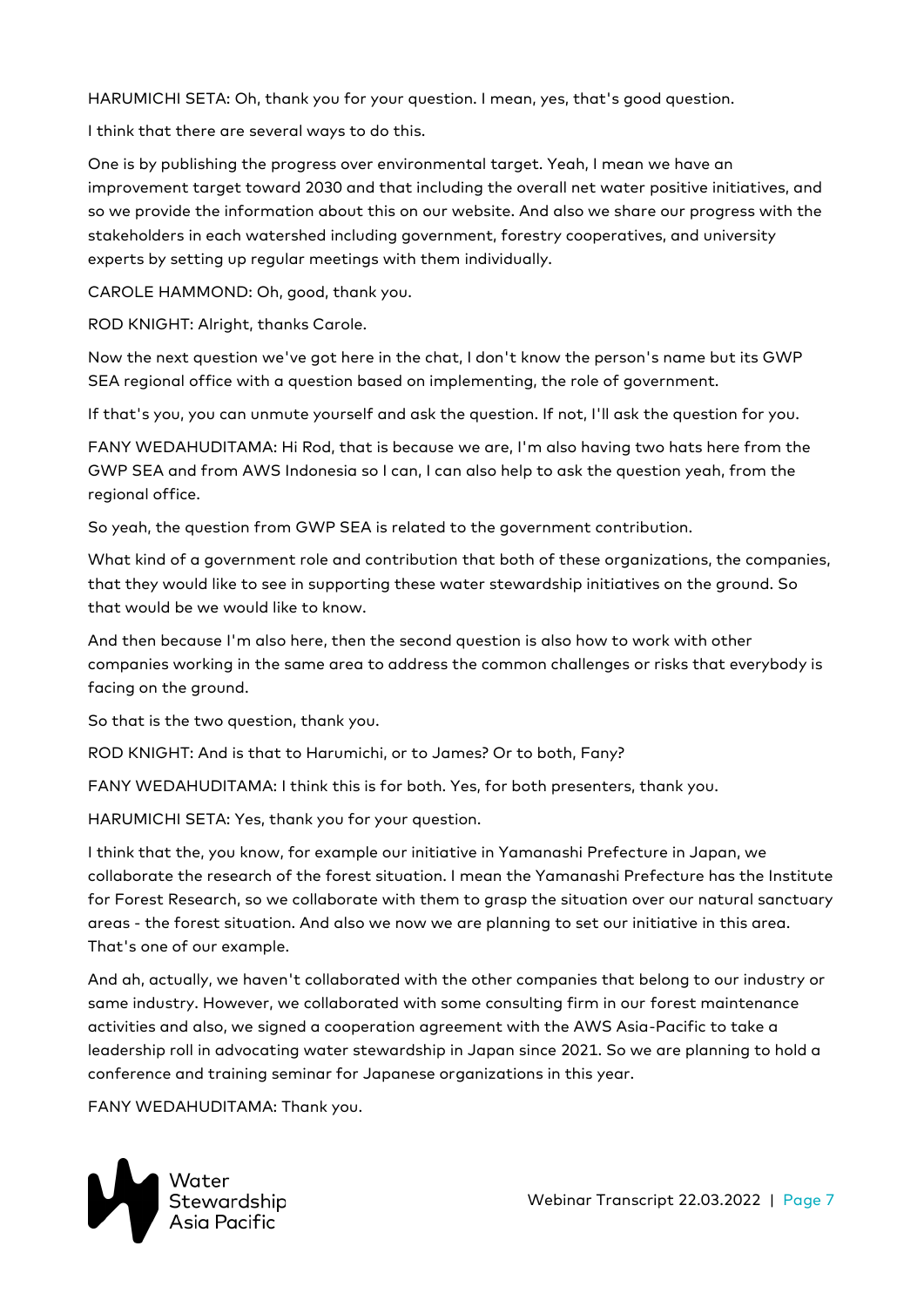JAMES JOHN: Yeah, thanks for the question.

Look on the ground here we would like to see you know at some point we feel some of these water stewardship frameworks and principles are getting some traction and getting some endorsement from government bodies across the states would be great, you know, recognizing it as an endorsed approach of affective and good water related practices.

In getting government and other companies involved, the Trust initiated a particular committee, an environmental watering committee, and seeking representatives from all bodies, from government and other interested stakeholders, and getting a getting people around a table not as a committee, which sort of votes, or you know, it's with a common goal in mind and all working together with the skills we can bring to achieve good results in managing water and important water related areas.

Uh, so look keeping in contact and putting ourselves out there to speak about our journey has been important and fortunately for us, our local government here, the Council was just recently certified. So they became the first Council globally and we are sort of trying to build that regional picture as a good water stewardship region and hopefully that helps with increasing that traction and penetration throughout the basin in what we're trying to do.

FANY WEDAHUDITAMA: Yeah, thank you. Thank you James and Harumichi.

ROD KNIGHT: Thanks James and Fany, I notice you've got another question already in the list there, but I might just jump in with another question before we go to that one.

To Harumichi: I mentioned that the UN have declared the theme for this year's World Water Day to be about groundwater and you mentioned groundwater quite a bit in your presentation. I'm just wondering if you could provide a bit more background as to how important groundwater is to your business.

HARUMICHI SETA: Thank you for question. Yes, I think that this is a good question.

Groundwater is our, we think that groundwater is our lifeline. Depends on our whiskey qualities or mineral quality and our brands. Sorry, the whiskey or mineral water brands depends on the quality of water sources.

We have a mission to provide a high quality or products and brands to our consumers, and so that is our business opportunities and business provision. So, our water management of groundwater is essential to our business and to our customers.

ROD KNIGHT: Thanks Harumichi. Reminder if anyone wants to ask any questions, just raise your hand with the reactions button. I've got another question here from Fany, another one to both presenters. So I'll hand back to you.

FANY WEDAHUDITAMA: Hi yeah, Rod, thank you. I think this question already answered also by both presenters before.

ROD KNIGHT: It's already been answered?

FANY WEDAHUDITAMA: Yeah, yeah it's already answered. Thank you.

ROD KNIGHT: OK, and it looks like we've got a question there from Peter Regan. Peter do you want to unmute yourself and ask your question please?

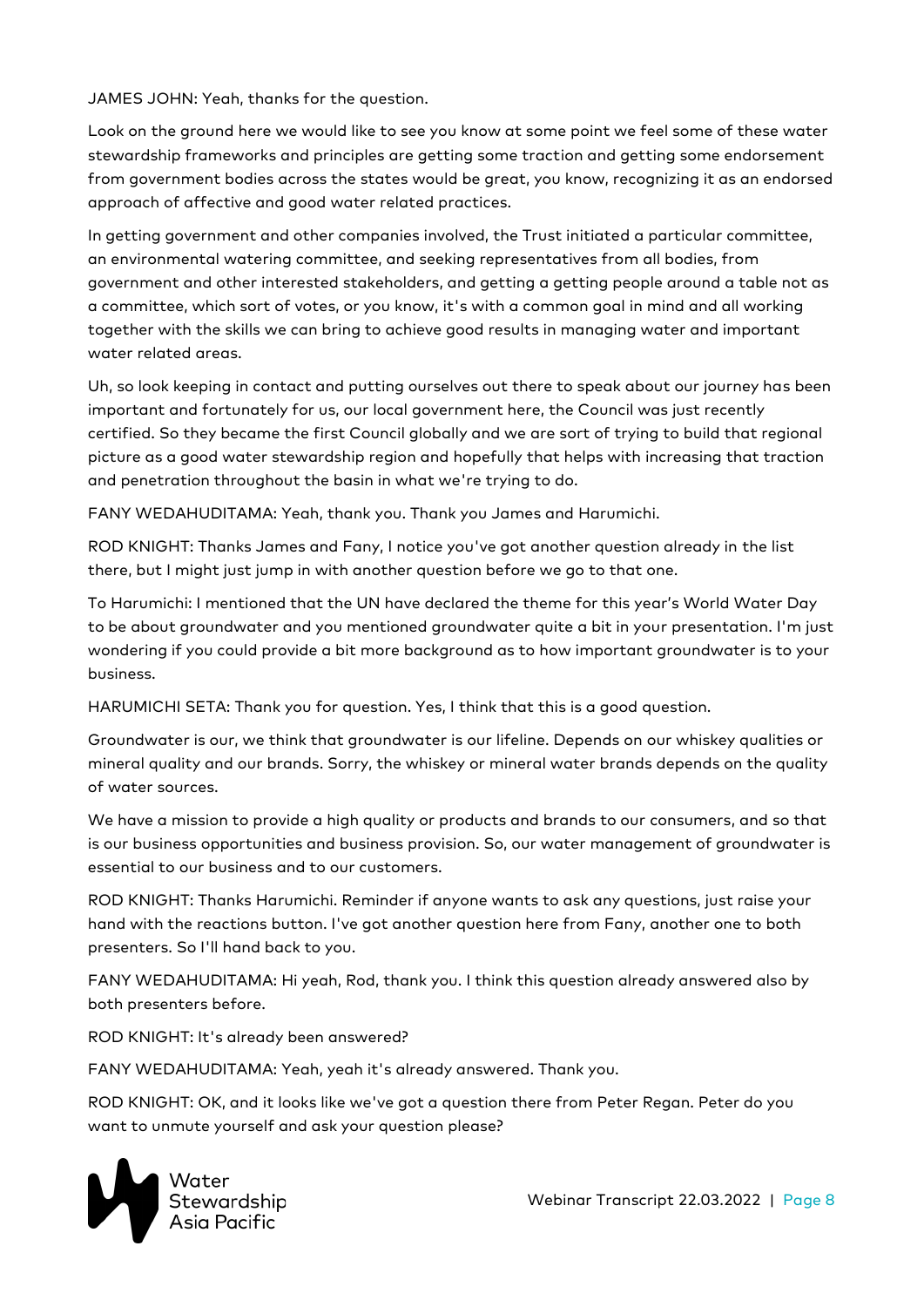PETER REGAN: Thank you and hopefully the question is intended to be positive and hopefully I've framed it that way. So it is a question to Harumichi: I do think that it's really positive that you're planning to halve your water use for your production, which means of course you'll be doubling your level of water productivity. I see that as a really important and valuable thing.

But I guess the question is how you might respond if you do halve your water use per unit of output, but your market doubles?

So the amount of water consumption stays the same but you've got twice as bigger market. I'm wondering how you might, you know, respond if that's the case, and the reason why I'm asking is because we do work with the cotton industry in Australia and we've quantified as scientists, that the cotton industry now uses half as much water as it did 25 years ago to grow the same amount of cotton. So they've done what you're doing, but it's very difficult for them to get actual credit.

So I'm wondering how you might respond in a similar circumstance.

HARUMICHI SETA: Thank you for the question. Yes, as you know, the challenge is very difficult. Yes, we understand it.

Nowadays we set the environmental target for 2030. Now, we set the target for water intensity is 50% sorry, it's 35% reduction in our own plants globally and that target is very ambitious targets. However, now we are setting the road map to 2030. And also, toward 2050, we are involved in our business the new infrastructure and new technology to reduce to the water use in each plant. I mean, kind of recycling water, wastewater and so on.

So that's a big challenge for us. However, we'd like to achieve it.

ROD KNIGHT: Ok, thanks Harumichi. Is it a hand up I see from Carole Hammond?

CAROLE HAMMOND: Yes, in the absence of other questions, I've just got a question for James John and I was just wondering James, uh, if you had your time again and you're starting on the water stewardship journey, what would you do differently if you were starting this the certification process again.

JAMES JOHN: Thanks Carol for the question. Um, the Trust had very luckily got their gold certification just before I joined so. But look so something I think building with the water stewardship model we had the initial sort of three steps for the certification and then building in with our measuring our process and implementing the plan and engaging with stakeholders, I think the stakeholder engagement we found difficult. That was something we've worked on, and we've done some workshops and some education on how to engage with stakeholders.

Talking to irrigators and our membership about the benefit of delivering environmental water onto floodplains while there are adjacent properties or vineyards in dry times is a hard message to communicate effectively. In dry times particularly, but I think that sort of communication, and we run some workshops and seminars for our membership and water stewardship is a standing item now on our annual AGM agenda as an update on what's going on.

But I do think that engagement, we were from what I understand finding our feet, and it was more internal whereas now we're I think getting better at the external looking and engaging in with stakeholders.

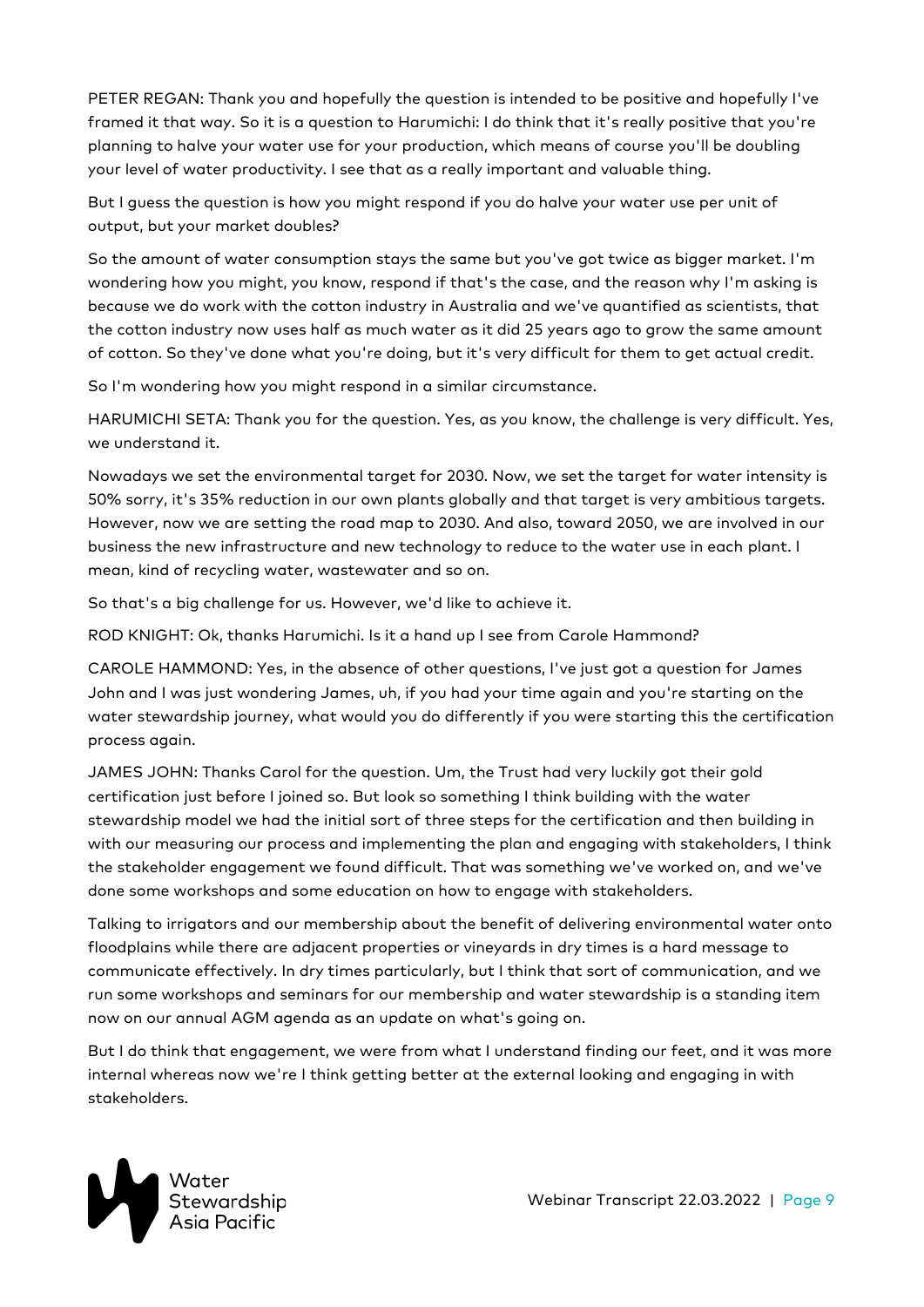CAROLE HAMMOND: And do you feel that communication focus now is really, I guess, opened up your organization to the community a lot more and made you more visible.

JAMES JOHN: Definitely, yeah, it's definitely something a few of our members who may not necessarily know what stewardship is or what the logo or the certification means still recognize it with a, you know, a sense of pride and within the trust here it could be a bit parochial, and it's a point of difference and pride for the organization, and by extension the community, and now with Council as well both certified.

CAROLE HAMMOND: Yeah great, thank you.

ROD KNIGHT: Thanks Carole. Thanks John. OK look, still anyone wishing to ask any further questions feel free to raise their hand and we'll put them in.

I've just got another question to you James, which is one of interest to me: Renmark Irrigation Trust is a piped irrigation scheme whereas a lot of irrigation schemes are delivered by, the water is delivered by, open channels. I just want to get your perspective on how common the use of a pipe scheme is, and also what sort of gains that gives you in terms of efficiency in relation to water use.

JAMES JOHN: Sure, thanks Rod. Yeah, the trust has just over, it's fully piped, it's just over 140 kilometers of pipes and that's a majority concrete. It sort of happened back in the 60s and 70s was the conversion from the old channels. Huge efficiency gains through things, you know, seepage banks, evaporation.

We operate the meter at the main divergent point at the river when it's reconciled with all our other meters we're about 99%, so only 1% loss through pipe breaks. Those old concrete pipes, and others.

We benefit from, even though we pump a lot of water when compare us to some of the other schemes, and so the Trust we sit on the National Irrigators Council with a lot of other irrigation infrastructure operators. Some of those schemes have thousands of kilometers of channels and the exercise for them to convert to pipes would be enormous. So we sort of benefited from going early and hard back in the day, and with a smaller network, but huge efficiency gains. And I know some other operators are lining channels and doing other conversions, but it's certainly a good thing and happy to have done that a long time ago I think is the feeling.

ROD KNIGHT: Alright thanks, James. I haven't got any more questions in the queue. I'm very happy to open it up for anybody who wants to ask a question, an impromptu question to either James or Hamachi there. I'm stunned I'm not being stampeded here.

So maybe James just one other quick question for you. I mean, you, Renmark's got platinum Water Stewardship certification, which is a pretty rarified bit of atmosphere to get into. What does that mean to the organization and the people who actually work in it on a day to day basis?

JAMES JOHN: Yeah, look great I think, Rod. Like, I was confused when I started at the Trust to be honest, only three years ago now. Why as an irrigation infrastructure operator we were delivering environmental water and why we were getting as involved in advocacy as we are? But that holistic picture of the Trust being 128 years old, initially the Council of the town, and that involvement in the community, it's a real sense of pride in this certification in that, you know, we're acknowledging and communicating that we don't just care about pumping water to growers, but recognizing that industry, the ag-industry, underpins the economic prosperity of the whole



Webinar Transcript 22.03.2022 | Page 10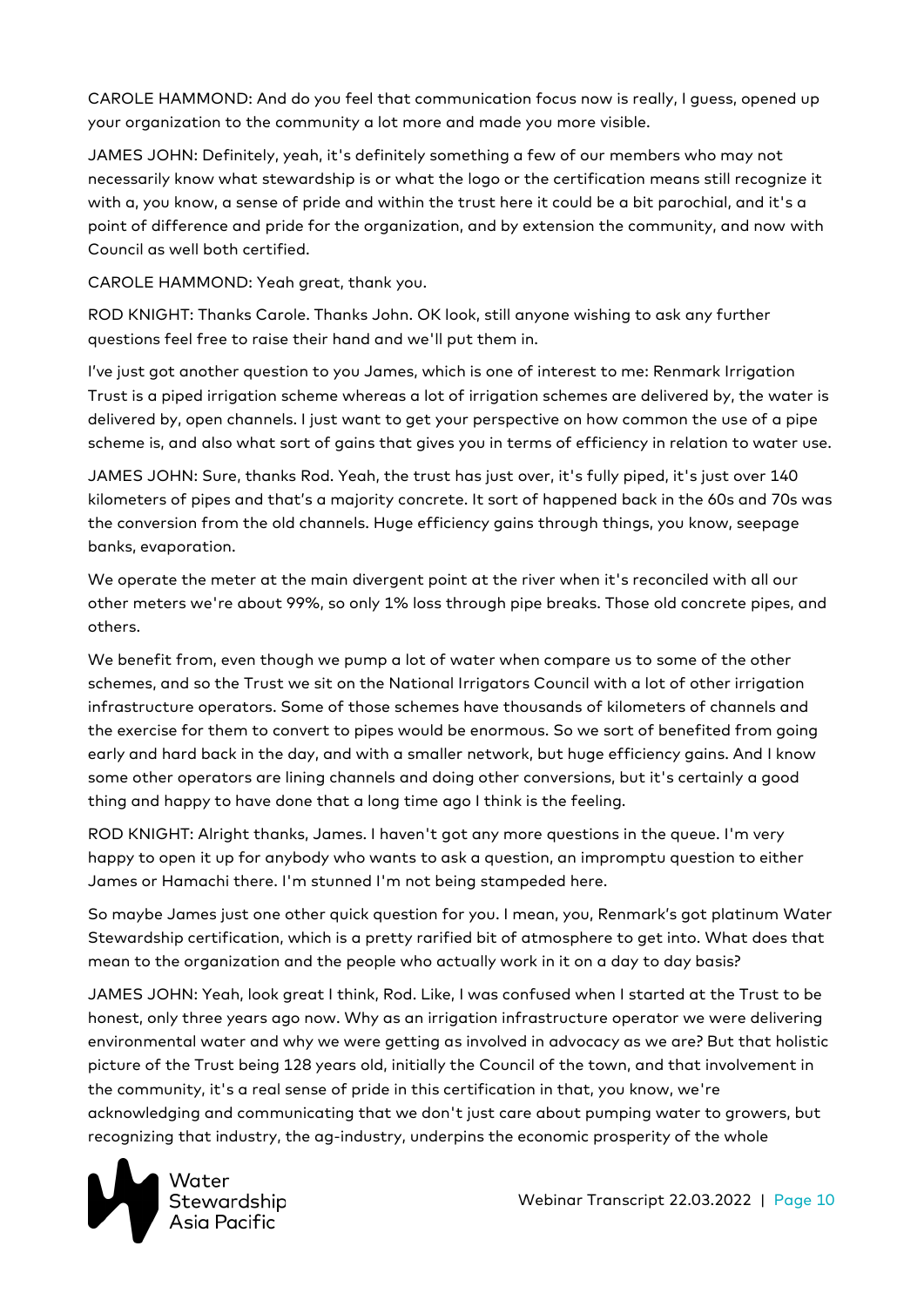community here and that, you know, irrigation can be a dirty word in Australia and farming and we want to show that actually, globally Australians are some of the most efficient irrigators in the world and we want to show that we need to produce agriculture and food and fiber, and we're conscious of the impact of that and want to certify ourselves and communicate that we're doing it as effectively as we can. And that is, yeah, a sense of pride certainly for the Trust.

ROD KNIGHT: Excellent. Alright, well look, I haven't got any more questions lined up in the queue, so unless anybody's got some other questions they want to raise just before we wind up? No, a quiet lot today.

MEGAN MCLEOD: I've got a question Rod. I've got one. And it's a little bit in follow up to Peter's question and a bit to yours to James. Uh, just wondering how water stewardship, by helping to understand your catchment context and limits, helps you to set context or catchment specific or locally specific targets and actions, um, as opposed to water efficiency targets or more broad based targets.

JAMES JOHN: So I'm really sorry Megan, I'm not trying to get out of this. If that was for me, I heard a start and then I had a smoke alarm goes off. Its stopped now, so if that was for me would you mind just repeating that?

MEGAN MCLEOD: Just how does water stewardship, by understanding your local your local catchment context and conditions help you to set more locally relevant targets and actions, rather than say broad based water efficiency or more corporate level targets and actions.

JAMES JOHN: Yeah, it definitely, the focus on building the full picture for your organization on where you are located in the catchment and your surrounding environment rather than I guess looking at water as just we use water and how do we use it effectively? Yeah, certainly helpful to have that structure for us to bring that.

You know, I think that was part of the reason for establishing the local environmental watering committee to go well, you know, yeah we can pump a lot of water, we've got a lot of big pipes, but what's our local key areas that we want to target and what groups do we get involved to help us who know a lot more than us about the ecology and the Riverina environment? So having a framework to help us put that together with none of us having an ecologist background, was yep, very very helpful.

MEGAN MCLEOD: Thanks. And Harumichi?

ROD KNIGHT: Sorry Megan?

MEGAN MCLEOD: Ah, that was just for Harumichi too if he as anything to say about that as well. But there is another question for Harumichi so we can go on to that.

HARUMICHI SETA: About your question? Yeah, I think that yes in Suntory Group, understanding the water cycle and each watershed is the most important aspect. Because, based on the understanding of the accurate situation in watershed is go to the good water stewardship initiative.

So, we have our institute for water science in Suntory Group and they conduct the hydrological survey in each watershed and they, uh, construct the consumption model by simulator and they provide the information to plan the forest maintenance in each watershed. But that's our, the base car research phase in the watershed.



Webinar Transcript 22.03.2022 | Page 11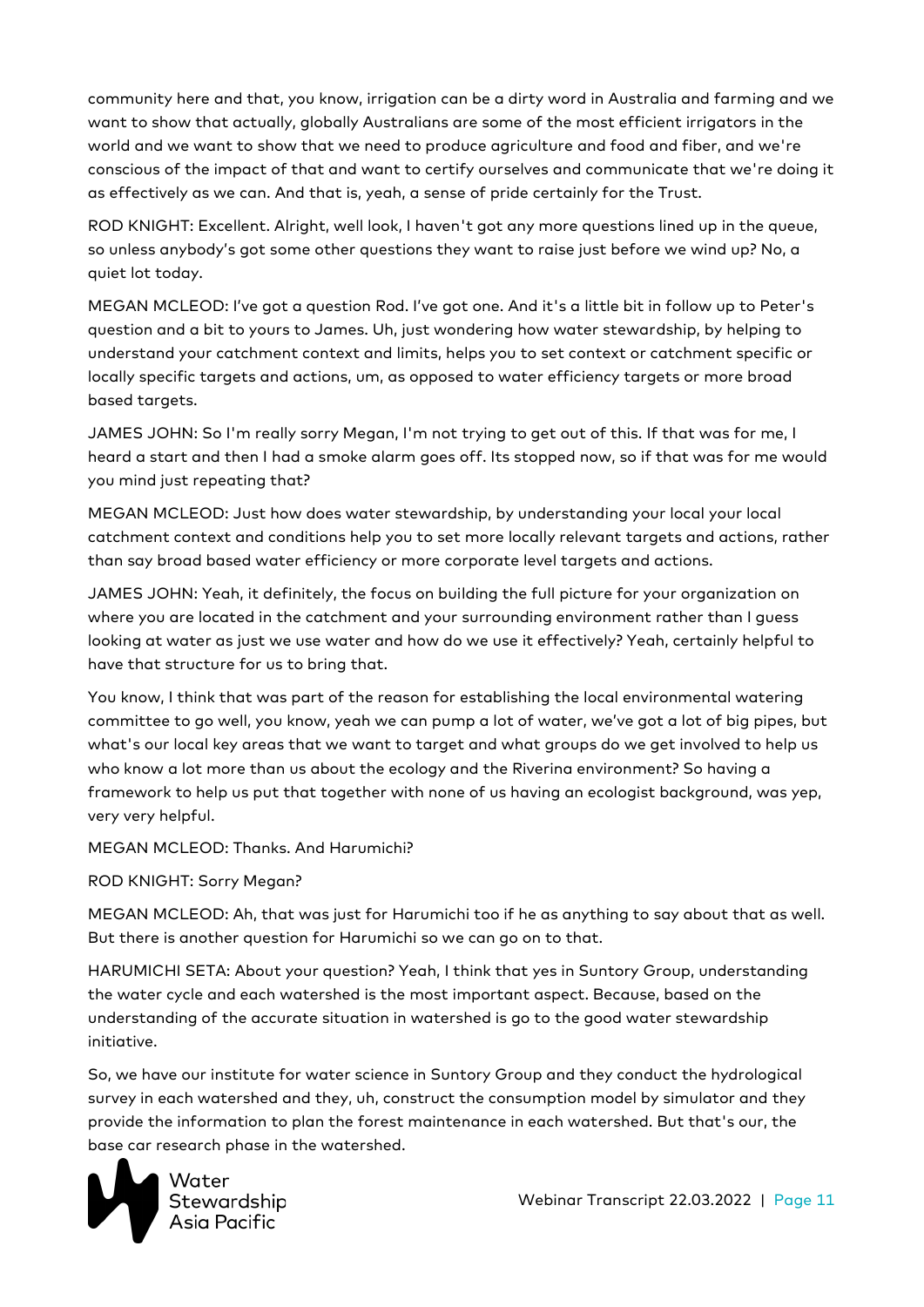ROD KNIGHT: OK thanks, thanks Harumichi. I notice we've got another question here from Mark Smith. Mark if you want to unmute yourself you can ask you're question direct to Harumichi.

MARK SMITH: Yes, hi everyone. Mr. Harumichi, how do you feel good water stewardship is perceived by the consumer and is it a competitive advantage from a consumer perspective as a beverage company?

HARUMICHI SETA: Yes. In Japan the consumer recognizes the company is a, uh, a company that cares about water. In 2005, we said that, uh, our Suntory Group's philosophy, Mizu Iku, which means living with water in Japanese, and so we promote the overall concept and our initiatives in Japanese market.

And also, we achieved the net water positive in our Natural Water Sanctuary Initiative. So many consumers are understanding our initiatives meanings. And also, they provide our mineral water brand, that names is Tennensui, Tennensui meaning is natural water, so natural water links to our Natural Water Sanctuary. So that recognition is contributing to our review from our consumer.

ROD KNIGHT: Alright, thanks Harumichi. Well, I think on that note that's probably a good point to wrap up for today. I hope everyone who's been on has got some valuable insights from effectively the firsthand experiences of Suntory Group and Renmark Irrigation Trust and how they are dealing with the shared water challenges that they have to face in managing their businesses.

I don't know how you do applause on Zoom, but I'd like to thank James and Harumichi for their presentations today. It really is much appreciated that you've given the time to take part in this. We really do appreciate it and I'm sure the rest of our participant appreciate that as well.

I was going to wind that up there, but I've just got one quick question if everyone has time from Fany again. Over to you Fany, we can just make this a short one.

FANY WEDAHUDITAMA: Yeah, sorry. I think this is just a quick question for both presenters.

How significant in implementing these water stewardship principles or standards can help to improve business continuity and, of course, how this business continuity can then lead to the economic continuity in the region.

How do you think, how significant do you think it is? Thank you.

JAMES JOHN: Yeah, sure, great. I can jump in there. Thanks very much for you question. For us, very important. We are a community-based right on the banks of the river. The efficient and responsible use of water and protection of our flood plains and surrounding environment is key to both the economic prosperity and the continuity of the Trust as a business and also the community.

Ecotourism is a very shiny new word or thing around here and, look, we love our floodplains, and we want to work with other industries as well in a master plan approach to, you know, to further diversify the industries in our local area and have opportunities tied in for, you know, walking trails and access to those areas.

So having established principles and certification certainly helps in our endeavors to seek grant funding and partners with those endeavors. So yeah, they're very important to us.

ROD KNIGHT: And Harumichi maybe a final say from you?